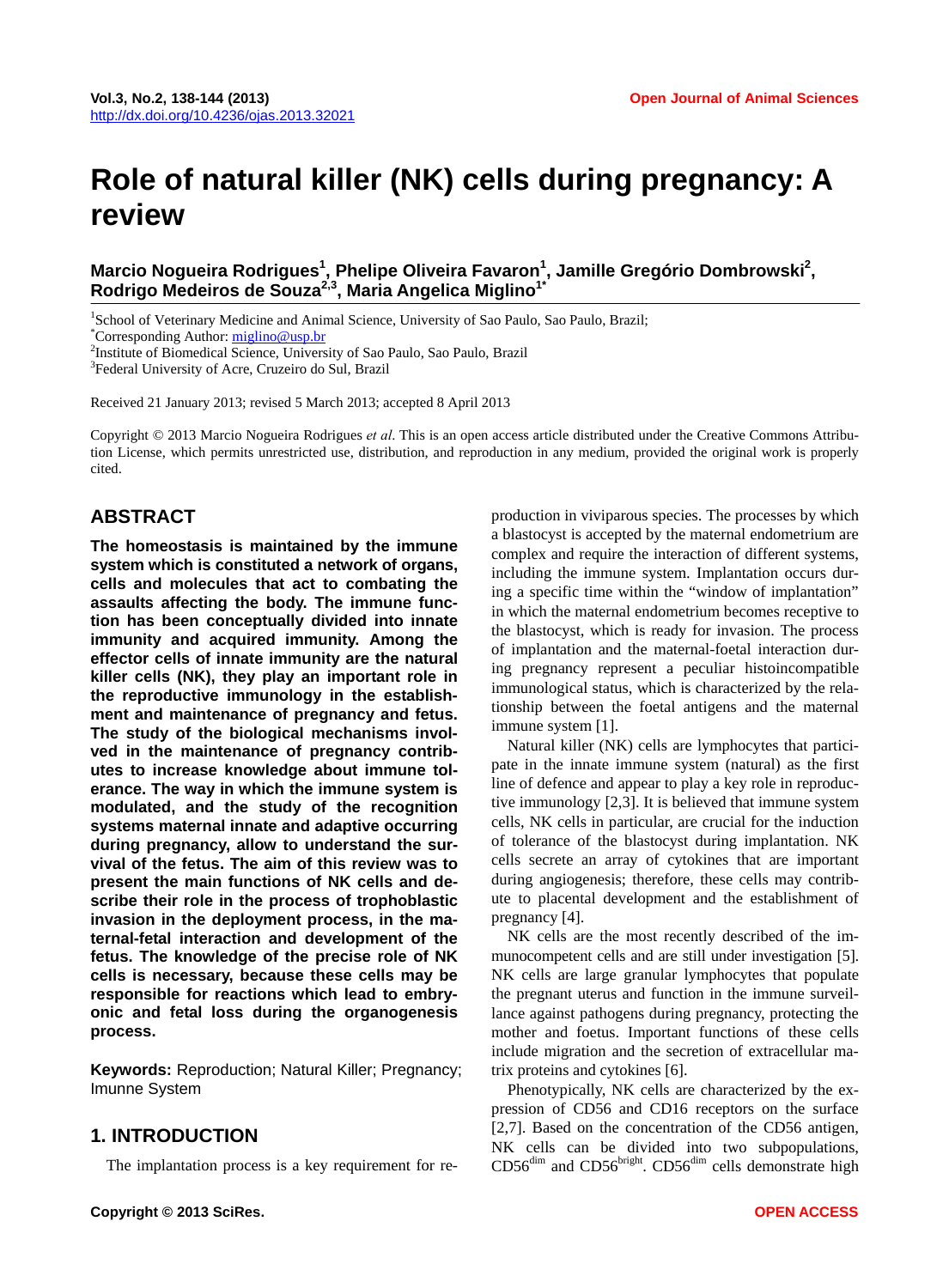cytotoxicity *in vitro*, whereas CD56<sup>bright</sup> cells exhibit a low cytotoxic capacity; however, the  $CD56<sup>bright</sup>$  cells produce important immunoregulatory cytokines, particularly interferon-gamma (IFN-*γ*) [2,8,9]. Approximately 90% of peripheral NK cells are CD56<sup>dim</sup> and express high levels of CD16, and the remaining 10% are  $CD56<sup>bright</sup>$  with minimal or no expression of CD16. Several studies have demonstrated that peripheral NK cells do not change during the menstrual cycle; however, a numerical and functional decrease has been observed during pregnancy [2,8].

Studies have shown that endometrial NK cells participate in embryo-maternal interactions during implantation, trophoblast invasion, placentation, and foetal development, which represents a new perspective in the field of reproductive immunology [10].

An increase in the number of uterine natural killer (uNK) cells has been associated with reproductive failure. The reproductive failure mechanisms associated with a high uNK cell density are increased angiogenesis and blood flow during peri-implantation, which can lead to early maternal circulation and cause pregnancy failure because of excessive oxidative stress. Given the importance of uNK cells for the establishment and maintenance of pregnancy, the purpose of this review is to collate data on the possible implications of endometrial NK cells in the process of embryo implantation and the development and progression of pregnancy.

#### **2. FUNCTIONS OF NK CELLS ASE OF USE**

The actual functions of NK cells are unknown [11]. NK cells are considered "non-specific" lymphocytes because they kill infected and transformed cells without prior sensitization. However, NK cells exhibit a welldefined specificity, which is sometimes rather subtle, and contain a complex system of receptors [12]. Cytotoxicity is the best characterised effector function of NK cells, and in humans, these cells efficiently lyse abnormal cells that do not express HLA-I or express inadequate amounts of HLA-I [13]. The recognition of appropriate targets is the first key step in the activation of cytotoxicity. Therefore, although NK cells express conventional activating receptors, they also constitutively express inhibitory receptors [12]. The inhibitory receptors regulate NK-cell activity by interrupting intracellular signalling when major histocompatibility complex class I (MHC-I) molecules are properly expressed; activating receptors, a number of which have ligands that are not MHC-I molecules, initiate the NK cell responses against infected cells [14].

The activity of NK cells is regulated by their interacttion with cytokines and other factors. Although they are components of the innate immune response, NK cells also interact constantly with the adaptive immune response. These cells can lyse antigen-presenting target cells that are recognised as non-self or cells that do not express self-molecules on their surface. Human leukocyte antigen (HLA) molecules interact with the NK-cell inhibitory receptors, known as killer-cell immunoglobulin-like receptors (KIR), to protect the trophoblast cells (at the maternal-foetal interface) against the NK cell-mediated lysis that occurs because of the low expression of MHC class I molecules [15-17].

It was reported that NK cells constitute 50% - 90% of the leukocytes in the decidua, whereas B and T cells are rare cell types in this region [18]. The NK cells in the decidua are different from those found in the peripheral blood; uNK cells are specialised in the secretion of cytokines. Through this secretion, NK cells regulate the levels of the cytokines responsible for changes in the anatomical compliance of the decidual arteries. The decidual spiral arteries undergo a remodelling process to provide the necessary nutrients for the development of the embryo/foetus [11]. There is an interaction between the non-classical (HLA-G and HLA-E) and classical (HLA-C) MHC class I antigen-presenting molecules during the arterial remodelling [18].

During pregnancy, uNK cells are found in close proximity to the implantation site and in intimate contact with the extravillous trophoblast [19]. The increase in uNK cells in early pregnancy, their hormonal dependence, and strong proximity to the trophoblast suggest that uNKs play an important role in regulating the maternal immune response to the foetal allograft, controlling the trophoblast growth and the invasion and development of the placenta during human pregnancy [19].

#### **3. ROLE OF NK CELLS IN TROPHOBLASTIC INVASION**

To establish a normal pregnancy, the trophoblast must physiologically invade the maternal decidua, creating a low-resistance blood flow to promote adequate oxygenation for the development of the foetal placental unit and decreasing the influence of vasomotor variations [9].

Trophoblast cells exhibit specific immunological characteristics, particularly with respect to the expression of HLA; the cells express HLA-C, HLA-G, and HLA-E but do not express the non-classical histocompatibility molecules A, B, DR, DQ, and DP, which is a potential explanation for the maternal non-rejection of the foetus [20]. Although the biological function is not understood completely, the HLA-G molecules expressed by trophoblast cells appear to protect against the lysis mediated by NK cells [21,22].

The cytokines produced by the mother can act as a placental growth factor, limit trophoblast invasion, and mediate tissue remodelling. The proliferative and inva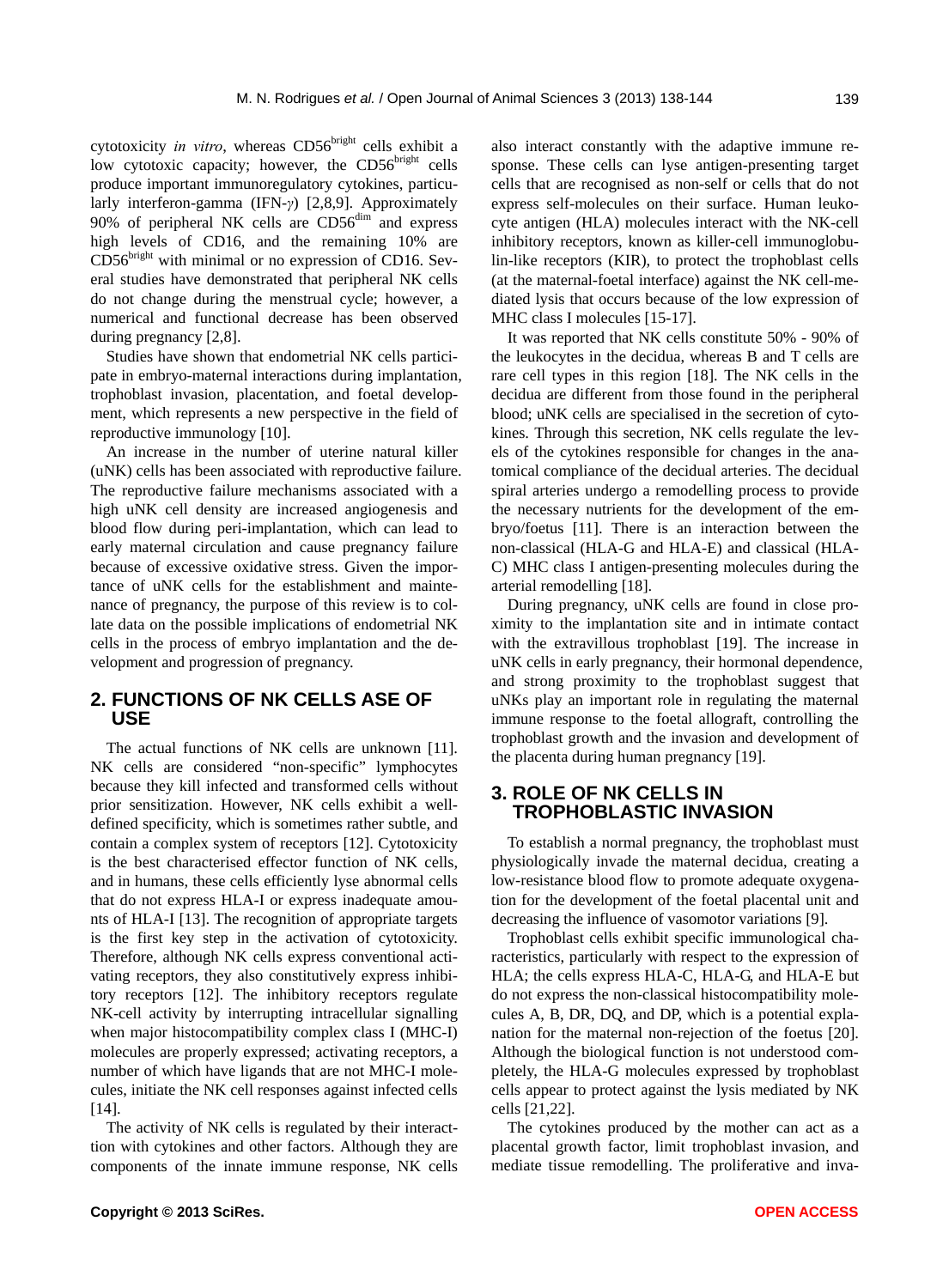sive nature of the trophoblast must be regulated precisely to ensure that the endometrium remains intact and is not invaded by the growing placenta. This regulation is mediated in part by selective cell apoptosis, a process that does not alter the normal structure of the tissue [23]. It was also demonstrated that the protective effect resulted from the binding of trophoblast cells to the inhibitory receptors in NK cells, known as killer cell immunoglobulin-like receptors (KIRs) [23]. These receptors transmit inhibitory signals that inhibit the activation of NK cells.

The trophoblastic invasion is highly regulated, and uNK cells play a key role in controlling this process [11]. Endometrial NK cells exhibit important functions during trophoblast invasion through the production of cytokines, which involves mechanisms such as cytotoxicity and the induction of apoptosis in trophoblastic cells [24].

*In vitro* studies involving a number of the cytokines and growth factors produced by endometrial NK cells demonstrated the inhibitory effect of a number of factors, such as TNF- $\alpha$  and IFN- $\gamma$  [25]. It reported that IL-5 stimulates uNK cells *in vitro*, which in turn stimulates trophoblastic and cytotrophoblastic invasion [26]. *In vitro* studies demonstrated the interaction between the trophoblast and uNK cells [9]. These interactions induced the production of several cytokines and growth factors related to placental development, including the following: 1) tumour necrosis factor (TNF-*α*); 2) interferon gamma (IFN-*γ*); 3) granulocyte macrophage colony-stimulating factor (GM-CSF); and 4) macrophage inhibitory factor (MIF) [9,24,25].

NK cells maintain close contact with the extravillous trophoblastic tissue and express receptors that recognise the surface antigens in trophoblast cells. Unlike peripheral NK cells, endometrial NK cells exhibit low cytotoxicity against the trophoblast. The extravillous trophoblast cells do not express the human leukocyte antigen (HLA) class 2; however, HLA class 1 molecules are expressed in trophoblast cells and are recognised by endometrial NK cells [24].

It has been suggested that an inappropriate trophoblastic invasion mediated by endometrial NK cells is one of the mechanisms responsible for early pregnancy loss [27]. Studies have reported a higher number of NK cells in the decidua after the miscarriage of foetuses with chromosomal abnormalities compared to chromosomally normal foetuses [28], demonstrating that endometrial NK cells play an important role in the trophoblastic invasion process.

## **4. ROLE OF NK CELLS IN THE PLACENTATION PROCESS**

NK cells are the predominant cell type found in the human placenta in early pregnancy [29]. These cells constitute 60% to 70% of the total lymphocytes in the placenta and are located in the glandular epithelium of the endometrium and around small arteries [30]. The function of the NK cells during this period has not been established; however, the cells are assumed to be essential for placental development and at the maternal-foetal interface [29]. Most hypotheses regarding the potential functions of these cells are derived from detailed investigations performed in mice and humans exhibiting a haemochorial placenta. In these studies, NK cells were detected during the decidualization of the placenta and participated in endometrial angiogenesis [31,32]. In cattle, studies have demonstrated that the distribution of lymphocytes was lower in the caruncular and intercaruncular regions of pregnant cows compared with nonpregnant cows. In addition, a significant reduction in the number of lymphocytes in the bovine uterine epithelium was observed between 19 and 27 days after fertilisation [33].

The interaction of NK cells with CD1d in trophoblast cells plays a specific role at the maternal-foetal interface, promoting the active induction of immune tolerance and the development of the placenta [34]. In the absence of uNK cells, significant changes occur in the endometrium, such as modifications to the decidual arteries, hypocellularity or necrosis of the decidua, and decreases in placental development [35]. It is presumed that the presence of uNK cells in the maternal-foetal compartment is essential for the appropriate growth of the placenta [36].

During pregnancy, the architecture of the spiral arteries is significantly modified by angiogenesis, which develops and establishes a flow adequate for decidual development and embryo implantation. The perivascular location of the endometrial NK cells and the detection of vascular endothelial growth factor (VEGF) expression suggest the participation of these cells in the placental development process [27].

The remodelling of the spiral arteries is a key characteristic of early placental development in human pregnancy, and the failure of this process has been associated with severe problems and complications during pregnancy, including preeclampsia, foetal growth restriction, and miscarriage [4]. The uNK cells are often clustered around the spiral arteries and arterioles during the early phase of pregnancy, and this distribution may reflect the role that uNK cells play in mediating vascular changes during pregnancy [11].

*In vitro* models using chorionic arteries from full-term human placentas and myometrial arteries from non-pregnant individuals demonstrated that uNK cell supernatants at 8 - 10 weeks of gestation initiate the separation of vascular smooth muscle cells, promoting vascular differentiation [37-39]. It reported that uNK cells stimulate the angiogenesis of endothelial cells *in vitro* and *in vivo*,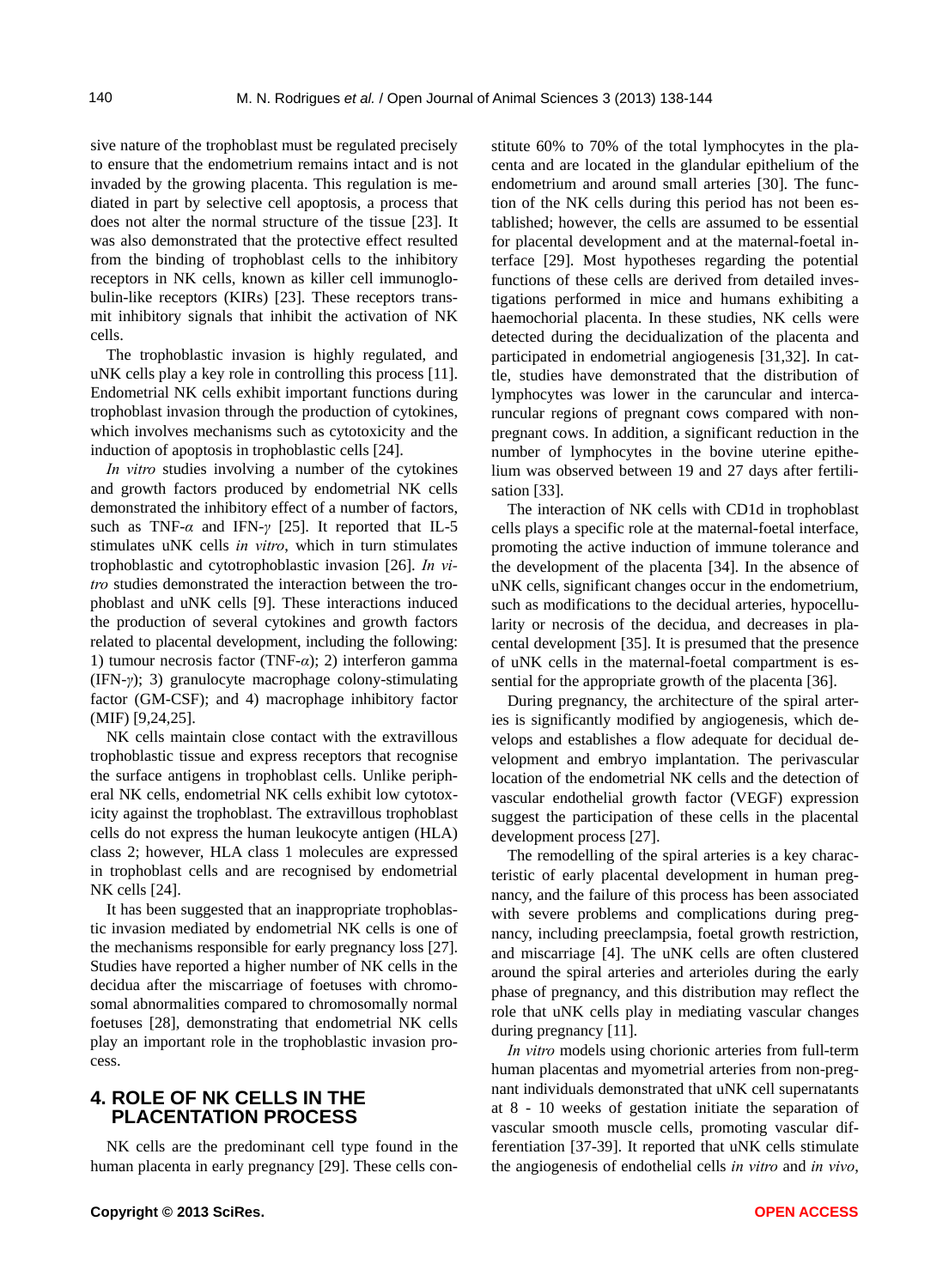leading to an assessment of the contribution of these cells to placental angiogenesis during pregnancy [26]. A possible role for uNK cells during this process is the development of vascular smooth muscle in newly formed vessels [11]. It was observed a large number of uNK cells around the uterine arteries in Cricetidae rodent placentas, demonstrating the migration of these cells during placentation during blood vessel remodelling [40].

# **5. ROLE OF NK CELLS IN THE EMBRYO-MATERNAL INTERACTION**

During pregnancy, the embryo is recognised by the maternal immune system without triggering an immune response against the permanence and development of the embryo, which occurs under any other circumstances involving exposure to antigens. Therefore, the maternal immune system ensures a favourable environment for the development of the foetus. This phenomenon is termed "immune tolerance" [41].

The primary sites of direct contact between the cells derived from the foetus and the maternal immunocompetent cells is the maternal-foetal interface in the uterus (particularly at the site of implantation), in the maternal arteries, and in the intervillous space in the human placenta [42].

Several factors are involved in this complex immunoregulatory network that results in the tolerance and regulation of foetal development and includes the recognition of the paternal major histocompatibility complex (MHC) (expressed by the embryo), the control of the direct cytotoxicity of uNK cells, the activity of regulatory T cells, the release of different cytokines, and the hormonal influence on the maternal immune system [43].

Throughout pregnancy, the immune response is modulated at the maternal-foetal interface. In addition to specialised immune cells, cytokines can be derived from the activation of T helper cells and from the activity of macrophages and NK cells in the innate immune response and in the decidual epithelium and placental stroma, which are the sites of partial induction of maternal tolerance [44,45].

The MHC class I is critical for antigen presentation to cytotoxic T cells and NK cells and is present in almost all nucleated cells in the body; however, MHC class I is not expressed by the foetal trophoblast cells. This mechanism is crucial for placental and foetal protection against aggression by the maternal immune system [46,47].

The maternal-foetal interface is also characterised by the unique activity of complement regulatory proteins, uNK cells, macrophages, T cells of different phenotypes, and cytokines in the local environment [48]. In humans, the numbers of T and NK cells increase in the basal decidua (implantation site), suggesting that these cells accumulate at the maternal-foetal interface and play an important role in the maintenance of implantation during pregnancy [49].

The actual function of NK cells in the maternal-foetal interface has not been defined clearly; however, several hypotheses have been proposed, such as the control of extravillous invasion, control of uterine vascular remodelling, and local anti-viral action [50].

#### **6. A ROLE OF NK CELLS IN FOETAL DEVELOPMENT**

Several studies have demonstrated numerous aggregates of T and B cells, macrophages, mast cells, and eosinophils in the normal human uterus. However, after implantation, the aggregates of T and B cells disappear, eosinophils and mast cells become scarce, and there is a clear predominance of NK cells and macrophages [51].

HLA-G is a molecule of great importance for the regulation of pregnancy and plays a key role in maintaining an immunosuppressive environment for foetal acceptance [52]. The interaction of the HLA-G molecule with inhibitory or activating receptors on the surface of NK cells prevents the lysis of trophoblast cells [53] or activates the production of cytokines that promote the remodelling of the vasculature in the maternal-foetal region, which is important for developing a proper oxygen supply to the foetus [18,24,54]. A new mechanism of immunosuppression by HLA-G has been described in which activated T lymphocytes and NK cells acquire HLA-G via a membrane transfer mechanism termed "trogocytosis", and these cells exert an immunosuppressive function [55].

HLA-G effectively inhibits cells that could attack the foetus, such as NK cells. NK cells exhibit cytotoxic activity without the prior recognition of an antigen. In addition to expressing activating and inhibitory receptors on their surface, NK cells recognise molecular patterns and are regulated by cytokines [56].

NK cells not only attack cells derived from the foetus but also secrete cytokines that induce inflammation. Although we associate an NK response as harmful to the foetus, these cells play an important role in early pregnancy during vascular formation and the remodelling of the maternal-foetal interface region, allowing formation of the oxygen supply required for foetal development. In late pregnancy, the number of regulatory T lymphocytes and NK cells circulating in the blood decreases [57].

## **7. IDENTIFICATION OF UNK CELLS**

Uterine sections from pregnant rats demonstrated a selective reaction to staining with the lectin *Dolichos biflorus* agglutinin (DBA) at all gestation days, and this reaction was not observed in virgin uteri. The positive reaction to the DBA staining coupled with cytochemical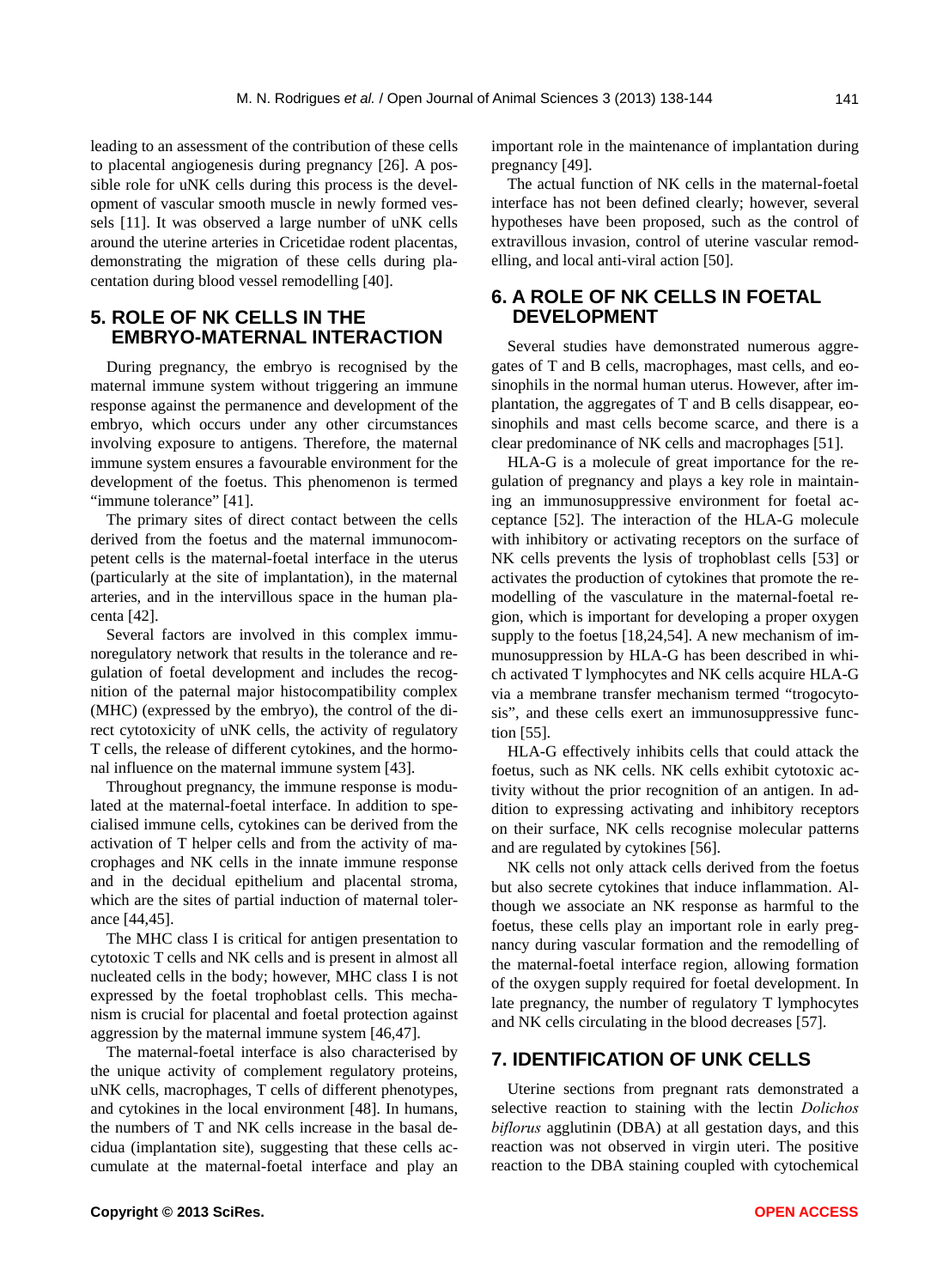staining for periodic acid Schiff (PAS) on the cell surface and in the cytoplasmic granules of uNK cells was examined by light microscopy. The DBA lectin reacted with the same cells that were stained with the PAS, suggesting the simultaneous use of these two staining techniques for the identification of these cells in the placenta of murine rodents. These data suggest the high selectivity of DBA lectin for the recognition of uNK cells [58]. Previous immunohistochemical studies of pregnant rat uteri using lectin to identify uNK cells have been reported [59,60]. The positive reactions on the cell surface and in the cytoplasmic granules were inhibited completely by N-acetylgalactosamine (GalNAc), a specific inhibitory sugar of DBA lectin, which characterised the acquisition of glycoconjugates containing GalNAc as a differentiation step in the lineage that was shown only by the NK cells that reach the pregnant uterus [61]. However, some authors [40] reported that although the DBA-lectin staining was not specific for uNK cells in the placenta of Cricetidae rodents and reacted in cells within the labyrinth, the endothelium of foetal capillaries, and the yolk-sac epithetlium, the use of the cytochemical reaction for PAS coupled with the immunohistochemical staining for vimentin may help identify uNK cells in the developing placental disc.

# **8. CONCLUSION**

There is no absolute evidence that uNK cells play a destructive role and attack placental or even embryonic cells during pregnancy. However, the abnormal regulation of NK cells in the uterus and/or in the blood can cause failures during implantation or embryo loss during pregnancy; studies have demonstrated the association of uNK cells with reproductive failure when found in small numbers in the pregnant uterus. Studies must be performed to demonstrate the activity of uNK cells during the different gestational periods to elucidate the effects of these cells in reproductive immunology.

#### **REFERENCES**

- [1] Somigliana, E., Viganò, P. and Vignali, M. (1999) Endometriosis and unexplained recurrent spontaneous abortion: Pathological states resulting from aberrant modulation of natural killer cell function? *Human Reproduction Update*, **5**, 40-51. [doi:10.1093/humupd/5.1.40](http://dx.doi.org/10.1093/humupd/5.1.40)
- [2] Raí, R., Sacks, G. and Trew, G. (2005) Natural killer cells and reprodutive failure: Theory, practice and prejudice. *Human Reproduction*, **20**, 1123-1126. [doi:10.1093/humrep/deh804](http://dx.doi.org/10.1093/humrep/deh804)
- [3] Zhang, J., Croy, B.A. and Tian, Z. (2005) Uterine natural killer cells: Their choices, their missions. *[Cellular & Mo](http://lib.bioinfo.pl/pmid/journal/Cell%20Mol%20Immunol)[lecular Immunology](http://lib.bioinfo.pl/pmid/journal/Cell%20Mol%20Immunol)*, **2**, 123-139.
- [4] Pijnenborg, R., Vercruysse, L. and Hanssens, M. (2006) The uterine spiral arteries in human pregnancy: Facts and

controversies. *Placenta*, **27**, 939-958. [doi:10.1016/j.placenta.2005.12.006](http://dx.doi.org/10.1016/j.placenta.2005.12.006) 

- [5] Croy, B.A., Yu, Z.M. and King, G.J. (1994) A review of the natural killer cell lineage in the uterus of the mouse and of the pig. *Journal of Animal Science*, **72**, 9-15.
- [6] Croy, B.A., Reed, N., Malashenko, B.A., Kim, K. and Kown, B.S. (1991) Demonstration of YAC target cell lysis by murine granulated metrial gland cells. *Cellular Immunology*, **133**, 116-126. [doi:10.1016/0008-8749\(91\)90184-D](http://dx.doi.org/10.1016/0008-8749(91)90184-D)
- [7] Abbas, A.K. and Lichtman, A.H. (2005) Imunologia celular E molecular. 5th Edition, Elsevier, Amsterdam.
- [8] Lanier, L.L. (2001) On guard-activating NK cell receptors. *Nature Immunology*, **2**, 23-27. [doi:10.1038/83130](http://dx.doi.org/10.1038/83130)
- [9] Quenby, S. (2006) Uterine natural killer cells, implanttation failure and recurrent miscarriage. *Reproductive Biomedicine Online*, **13**, 24-28. [doi:10.1016/S1472-6483\(10\)62012-3](http://dx.doi.org/10.1016/S1472-6483(10)62012-3)
- [10] Fettback, P.B.T., Domingues, T.S., Hassun Filho, P.A., Motta, E.L.A., Serafini, P.C. and Baracat, E.C. (2009) Endometrial natural killer cells: What are they? What do they do? What do we need to know? *Femina*, **37**, 373- 378.
- [11] Lash, G.E. and Bulmer, J.N. (2011) Do uterine natural killer (uNK) cells contribute to female reproductive disorders? *Journal of Reproductive Immunology*, **88**, 156-164. [doi:10.1016/j.jri.2011.01.003](http://dx.doi.org/10.1016/j.jri.2011.01.003)
- [12] O'Connor, G.M., Hart, O.M. and Gardiner, C.M. (2005) Putting the natural killer cell in its place. *Immunology*, **117**, 1-10. [doi:10.1111/j.1365-2567.2005.02256.x](http://dx.doi.org/10.1111/j.1365-2567.2005.02256.x)
- [13] Biassoni, R., Cantoni, C., Falco, M., Pende, D., Millo, R., Moretta, L., Bottino, C. and Moretta, A. (2000) Human natural killer cell activating receptors. *Molecular Immunology*, **37**, 1015-1024. [doi:10.1016/S0161-5890\(01\)00018-9](http://dx.doi.org/10.1016/S0161-5890(01)00018-9)
- [14] Kelley, J., Walter, L. and Trowsdale, J. (2005) Comparative genomics of natural killer. *Cellular & Molecular Immunology*, **2**, 123-129.
- [15] Emmer, P.M., Veerhoek, M., Nelen, W.L.D.M., Steegers, E.A.P. and Joosten, I. (1999) Natural killer cell reactivity and HLA-G in recurrent spontaneous abortion. *Transplantation Proceedings*, **31**, 1838-1840. [doi:10.1016/S0041-1345\(99\)00182-7](http://dx.doi.org/10.1016/S0041-1345(99)00182-7)
- [16] Pazmany, L., Mandelboin, O., Vales-Gomez, M., Davis, D.M., Becker, T.C., Reyburn, H.T., Seebach, J.D., Hill, J.A. and Strominger, J.L. (1999) Human leucocyte antigen-G and its recognition by natural killer cells. *Journal of Reproductive Immunology*, **43**, 127-137. [doi:10.1016/S0165-0378\(99\)00028-5](http://dx.doi.org/10.1016/S0165-0378(99)00028-5)
- [17] Rousseau, P., Paul, P., O'Brien, M., Dausset, J., Carosella, E.D. and Moreau, P. (2000) The X1 box of HLA-G promoter is a target site for RFX and Sp1 factors. *Human Immunology*, **61**, 1132-1137. [doi:10.1016/S0198-8859\(00\)00199-3](http://dx.doi.org/10.1016/S0198-8859(00)00199-3)
- [18] Parham, P. (2004) NK cells and trophoblasts: Partners in pregnancy. *The Journal of Experimental Medicine*, **200**, 951-955. [doi:10.1084/jem.20041783](http://dx.doi.org/10.1084/jem.20041783)
- [19] Dosiou, C. and Giudice, L.C. (2006) Natural killer cells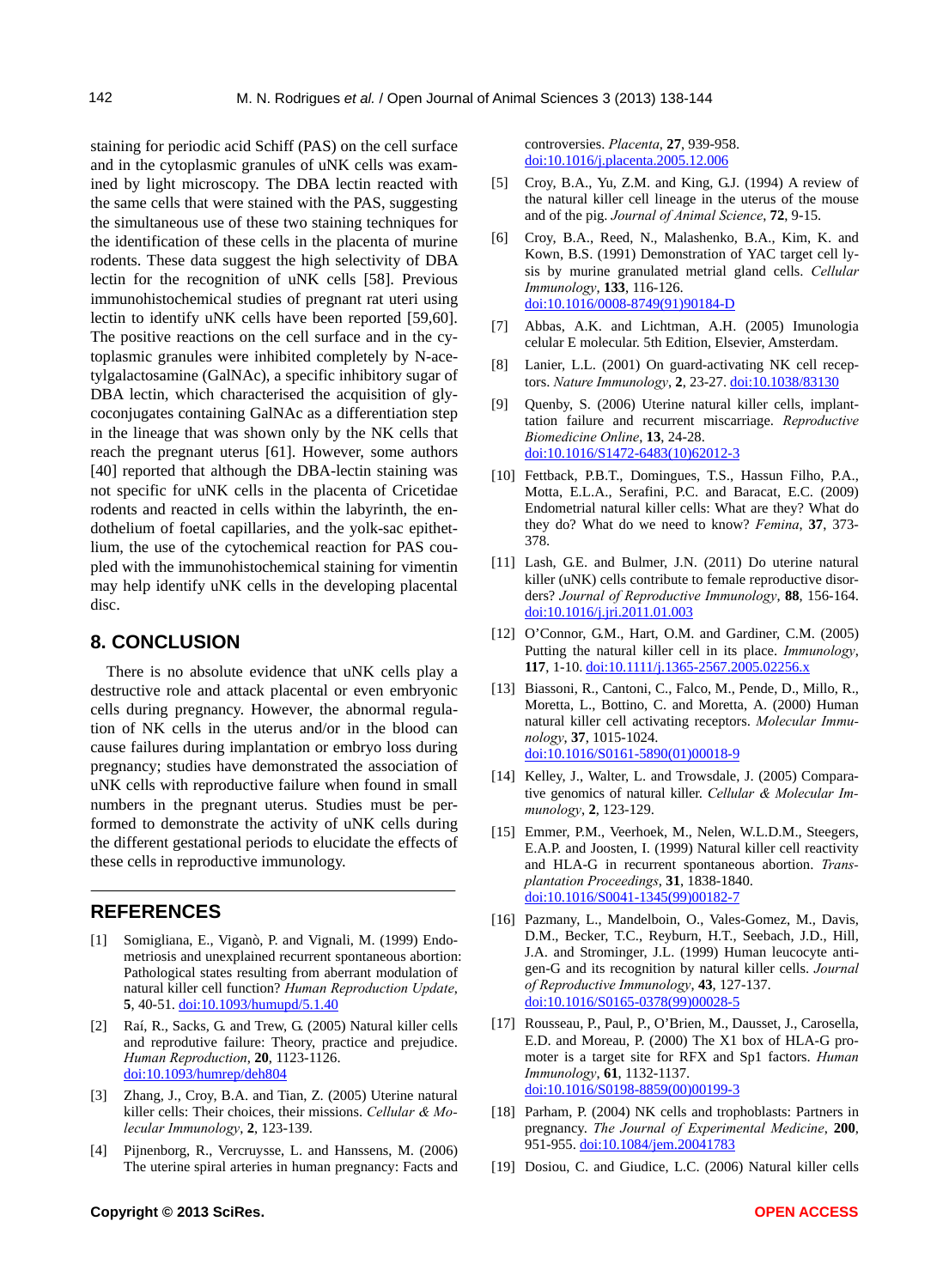in pregnancy and recurrent pregnancy loss: Endocrine and immunologic perspectives. *Endocrine Reviews*, **26**, 44-62. doi:10.1210/er.2003-0021

- [20] Hunter, H., Hammer, A., Dohr, G. and Hunt J.S. (1998) HLA expression at the maternal-fetal interface. *Clinical and Developmental Immunology*, **6**, 197-204.
- [21] Chumbley, G., King, A., Gardner, L., Howlett, S., Holmes, N. and Loke, Y.W. (1994) Generation of an antibody to HLA-G in transgenic mice and demonstration of the tissue reactivity of this antibody. *Journal of Reproductive Immunology*, **27**, 173-186. [doi:10.1016/0165-0378\(94\)90002-7](http://dx.doi.org/10.1016/0165-0378(94)90002-7)
- [22] King, A., Hilby, S.E., Verma, S., Burrows, T., Gardner, L. and Loke, Y.W. (1997) Uterine NK cells and trophoblast HLA class I molecules. *American Journal of Reproductive Immunology*, **37**, 459-462. [doi:10.1111/j.1600-0897.1997.tb00260.x](http://dx.doi.org/10.1111/j.1600-0897.1997.tb00260.x)
- [23] Ghosh, D., Sharkey, A.M., Charnock-Jones, D.S., Dhawan, L., Dhara, S., Smith, S.K. and Sengupta, J. (2000) Expression of vascular endothelial growth factor (VEGF) and placental growth factor (PlGF) in conceptus and endometrium during implantation in the rhesus monkey. *Molecular Human Reproduction*, **6**, 935-941. [doi:10.1093/molehr/6.10.935](http://dx.doi.org/10.1093/molehr/6.10.935)
- [24] Moffett-King, A. (2002) Natural killer cells and pregnancy. *Nature Reviews Immunology*, **2**, 656-663. [doi:10.1038/nri886](http://dx.doi.org/10.1038/nri886)
- [25] Arcuri, F., Cintorino, M. and Carducci, A. (2006) Human decidual natural killer cells are a source and target of macrophage migration inhibitory factor. *Reproduction*, **131**, 175-182. [doi:10.1530/rep.1.00857](http://dx.doi.org/10.1530/rep.1.00857)
- [26] Hanna, J., Goldman-Wohl, D., Hamani, Y., Avraham, I., Greenfield, C., Natanson-Yaron, S., Prus, D., Cohen-Daniel, L., Arnon, T.I., Manaster, I., Gazit, R., Yutkin, V., Benharroch, D., Porgador, A., Keshet, E., Yagel, S. and Mandelboim, O. (2006) Decidual NK cell regulate key developmental processes at the human fetal-maternal interface. *Nature Medicine*, **12**, 1065-1074. [doi:10.1038/nm1452](http://dx.doi.org/10.1038/nm1452)
- [27] [Zhang, J.](http://www.ncbi.nlm.nih.gov/pubmed?term=Zhang%20J%5BAuthor%5D&cauthor=true&cauthor_uid=20711229), [Chen, Z](http://www.ncbi.nlm.nih.gov/pubmed?term=Chen%20Z%5BAuthor%5D&cauthor=true&cauthor_uid=20711229)., [Smith, G.N.](http://www.ncbi.nlm.nih.gov/pubmed?term=Smith%20GN%5BAuthor%5D&cauthor=true&cauthor_uid=20711229) and [Croy, B.A.](http://www.ncbi.nlm.nih.gov/pubmed?term=Croy%20BA%5BAuthor%5D&cauthor=true&cauthor_uid=20711229) (2011) Natural killer cell-triggered vascular transformation: Maternal care before birth? *[Cellular & Molecular Immunol](http://www.ncbi.nlm.nih.gov/pubmed/20711229)[ogy](http://www.ncbi.nlm.nih.gov/pubmed/20711229)*, **8**, 1-11.
- [28] Quack, O.C., Vassiliadou, N., Pudney, J., Anderson, D.J. and Hill, J.A. (2001) Leucocyte activation in the decidua of chromosomally normal and abnormal fetuses from women with recurrent abortion. *Human Reproduction*, **16**, 949-955. [doi:10.1093/humrep/16.5.949](http://dx.doi.org/10.1093/humrep/16.5.949)
- [29] Elami-Suzin, M. and Mankuta, D. (2007) Role of natural killer cells in normal pregnancy and recurrent pregnancy loss. *Harefuah*, **146**, 140-144.
- [30] Ashkar, A.A. and Croy, B.A. (2001) Functions of uterine natural killer cells are mediated by interferon gamma production during murine pregnancy. *Seminars in Immunology*, **13**, 235-241. [doi:10.1006/smim.2000.0319](http://dx.doi.org/10.1006/smim.2000.0319)
- [31] Tayade, C., Fang, Y. and Croy, B.A. (2007) A review of gene expression in porcine endometrial lymphocytes, endothelium and trophoblast during pregnancy success and failure. *Journal of Reproduction and Devel*opment, **53**,

**Copyright © 2013 SciRes.** Open Management of the set of the set of the set of the set of the set of the set of the set of the set of the set of the set of the set of the set of the set of the set of the set of the set of

455-463. [doi:10.1262/jrd.18170](http://dx.doi.org/10.1262/jrd.18170)

- [32] Oh, M.J. and Croy, B.A.A. (2008) A map of relationships between uterine natural killer cells and progesterone receptor expressing cells during mouse pregnancy. *Placenta*, **29**, 317-323. [doi:10.1016/j.placenta.2008.01.003](http://dx.doi.org/10.1016/j.placenta.2008.01.003)
- [33] Gogolin-Ewens, J.K., Lee, C.S., Mercer, W.R. and Brandon, M.R. (1989) Site-directed differences in the immune response to the fetus. *Immunology*, **66**, 312-317.
- [34] Boyson, J.E., Rybalov, B., Koopman, L.A., Exley, M., Balk, S.P., Racke, F.K., Masch, R., Schatz, F., Brian Wilson, S. and Strominger, J.L. (2002) CD1d and invariant NKT cells at the human maternal-fetal interface. *Proceedings of the National Academy of Sciences*, **99**, 13741- 13746. [doi:10.1073/pnas.162491699](http://dx.doi.org/10.1073/pnas.162491699)
- [35] Ashkar, A.A., Black, J.P., Wei, Q., He, H., Liang, L., Head, J.R. and Croy, B.A. (2003) Assessment of requirements for IL 15 and INF regulatory factors in uterine NK cell differentiation and function during pregnancy. *Journal of Immunology*, **171**, 2937-2944.
- [36] Guimond, M.J., Wang, B. and Croy, B.A. (1999) Immune competence involving the natural killer linage promotes placental growth. *Placenta*, **20**, 441-450. [doi:10.1053/plac.1999.0398](http://dx.doi.org/10.1053/plac.1999.0398)
- [37] Robson, A., Innes, B.A., Lash, G.E., Robson, S.C. and Bulmer, J.N. (2010) Uterine natural killer cells promote vascular smooth muscle cell dedifferentiation in a vessel culture model. *Reproductive Sciences*, **17**, 324A.
- [38] Lash, G.E. (2010) Functional role of uterine natural killer cells in early human pregnancy. *Journal of Reproductive Immunology,* **31**, S87-S92.
- [39] Harris, L.K., Robson, A., Lash, G.E., Aplin, J.D., Baker, P.N. and Bulmer, J.N. (2010) Physiological remodelling of the uterine spiral arteries during human pregnancy: Uterine natural killer cells mediate smooth muscle cell disruption. *Proceedings of the Physiological Society*, **19**, C42.
- [40] Favaron, P.O., Carter, A.M., Ambrósio, C.E., Morini, A.C., Mess, A.M., Oliveira, M.F. and Miglino, M.A. (2011) Placentation in Sigmodontinae: A rodent taxon native to South America. *Reproductive Biology and Endocrinology*, **9**, 55. [doi:10.1186/1477-7827-9-55](http://dx.doi.org/10.1186/1477-7827-9-55)
- [41] Michelon, T., Silveira, J.G., Graudenz, M. and Neumann, L. (2006) Imunologia da gestação. *Revista da Associação Médica do Rio Grande do Sul*, **50**, 145-151.
- [42] Christiansen, O.B. (2005) A fresh look at the causes and treatments of recurrent cell receptor gene clusters. *PLoS Genetics*, **1**, 129-139.
- [43] Sarafana, S., Coelho, R., Neves, A. and Trindade, J.C. (2007) Aspectos da imunologia da gravidez. *Acta Medica Portuguesa*, **20**, 355-358.
- [44] Wilczynsky, J.R. (2005) Th1/Th2 cytokines balance—*Yin* and *yang* of reproductive immunology. *European Journal of Obstetrics Gynecology and Reproductive Biology*, **122**, 136-143. [doi:10.1016/j.ejogrb.2005.03.008](http://dx.doi.org/10.1016/j.ejogrb.2005.03.008)
- [45] Tizard, I.R. (2009) Imunidade no feto e no recém nascido, Elsevier, São Paulo.
- [46] Davies, C.J., Fisheer, P.J. and Schafler, D.H. (2000) Temporal and regional of major histocompatibility com-